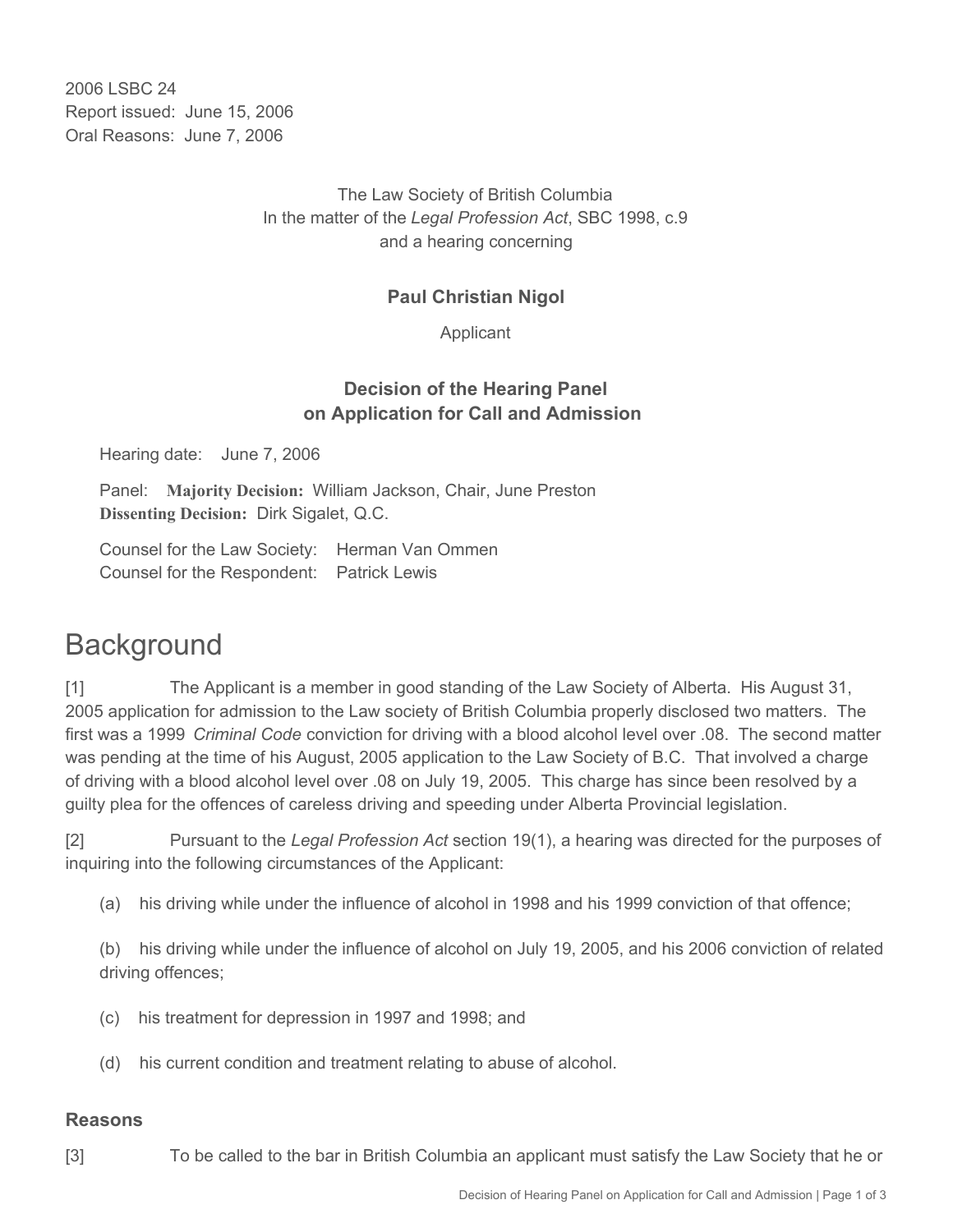she is a person of good character and repute and fit to be a barrister and a solicitor of the Supreme Court. This statutory test is set out in section 19(1) of the *Legal Profession Act*. The meaning of that section has been interpreted by the Benchers and confirmed by the B.C. Court of Appeal in *McOuat v. Law Society of BC* [1993] B.C.J. No. 807.

[4] Under Law Society Rule 2-67, the onus is upon the Applicant to satisfy this Panel on a balance of probabilities that he is of good character and repute and is fit to be admitted as a barrister and a solicitor of the Supreme Court.

[5] Both Mr. Van Ommen, counsel for the Law Society, and Mr. Patrick Lewis, counsel for the Applicant, agreed that the Applicant's circumstances do not give rise to issues of character or reputation. Instead, the issue is one of fitness to practise law. The Panel has the medical evidence of two addiction specialists - Dr. Marsh's oral evidence (in addition to his December 22, 2005 written opinion, Tab 18 of Exhibit 2 " Application and Related Documents" ) and Dr. Hedges' February 18, 2006 written opinion (Tab 20 of Exhibit 2). Both Dr. Marsh and Dr. Hedges are of the opinion that the Applicant does not meet the criteria for alcohol dependence as described in the *Diagnostic and Statistical Manual of Mental Disorders - IV* (" DSM-IV" ). Dr. Marsh testified that the Applicant meets none of the diagnostic criteria.

[6] The Applicant gave evidence and his evidence was thoroughly tested by Mr. Van Ommen in cross-examination. The Panel finds the Applicant's evidence establishes the fact that his use of alcohol has, on at least two occasions, been irresponsible and showed impaired judgment. However, by applying the intellectual discipline evidenced by his high academic achievements (a combined PhD and Law degree) and his self-motivated and effective use, from time to time, of counseling services, these problems have not escalated to alcohol dependency. The Applicant's use of alcohol has had no effect on his fitness to practise law.

[7] The Panel has considered the circumstances of the offences, the Applicant's effective and successful use of counseling services, his own rigorous self-examination and his favourable work record as a Calgary lawyer. We find that both counsel, Mr. Van Ommen and Mr. Lewis, were correct in their submissions that character and reputation are not in issue. We further find that the Applicant is fit to practise law in British Columbia subject to conditions.

# **Decision**

[8] The Panel hereby orders as set out below.

1. The Applicant be immediately admitted as a member to the Law Society of British Columbia, subject to the following two conditions for one year, starting June 7, 2006:

(a) that the Applicant obtains counselling for alcohol use monthly from either LAP or Interlock; and

(b) that the Applicant obtain counselling at intervals of no less than once every three months from Dr. Ladd, who shall forward written progress reports to the Law Society of B.C. at six month intervals.

2. The Applicant pay costs of \$500. Security for costs in the amount of \$1,000 was posted by the Applicant. The remaining \$500 will be returned to the Applicant.